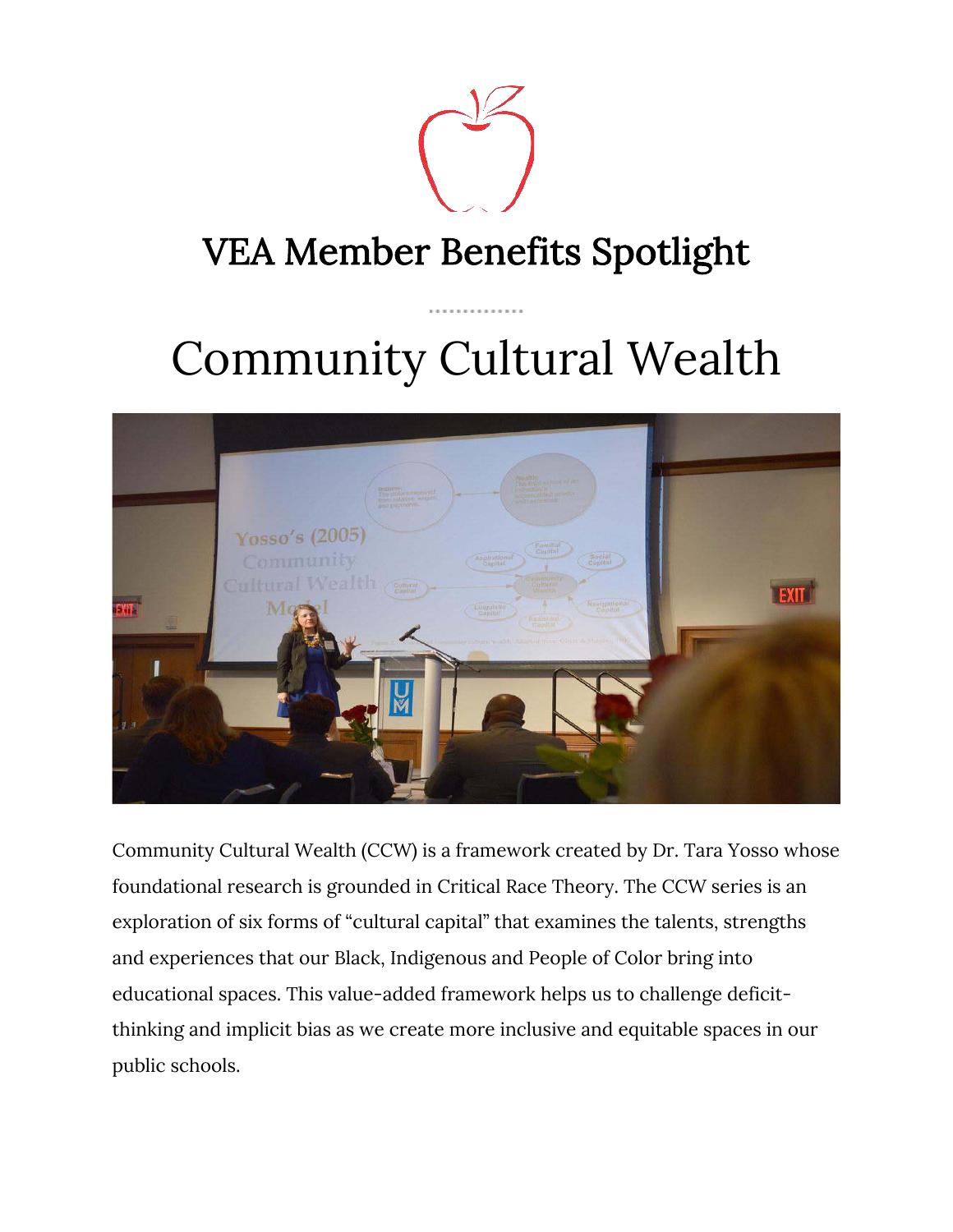Join Mike Ritzius, Assoc. Director of PDII and members of the Cumberland County Council of Educational Associations, Gloucester County Education Association, and Middlesex County Education Association for these two valuable events. On March 9th, the session will explore linguistic and navigational capital. REGISTER HERE! On April 20th, the session will explore resistance capital. REGISTER HERE!



### NJEA UPCOMING EVENTS

- February 26 Cardio Dancing with NJEA Early Career Team South
- March 13 NJEA Homebuying Panel Discussion- Part I Financial Preparation
- March 20 NJEA Homebuying Panel Discussion- Part II The Process
- March 18 General Access Info on Member Benefits

### MUSIC & ARTS GRANT from California Casualty

Apply by 6/30/21 to receive \$250 for your school's Art's program.

### TAKE ACTION NOW

1. Vaccine Take Action - https://www.njea.org/educators-need-vaccines-tokeep-schools-safe/

2. Standardized Assessment Take Action - https://www.njea.org/students-needyour-help-stop-the-tests/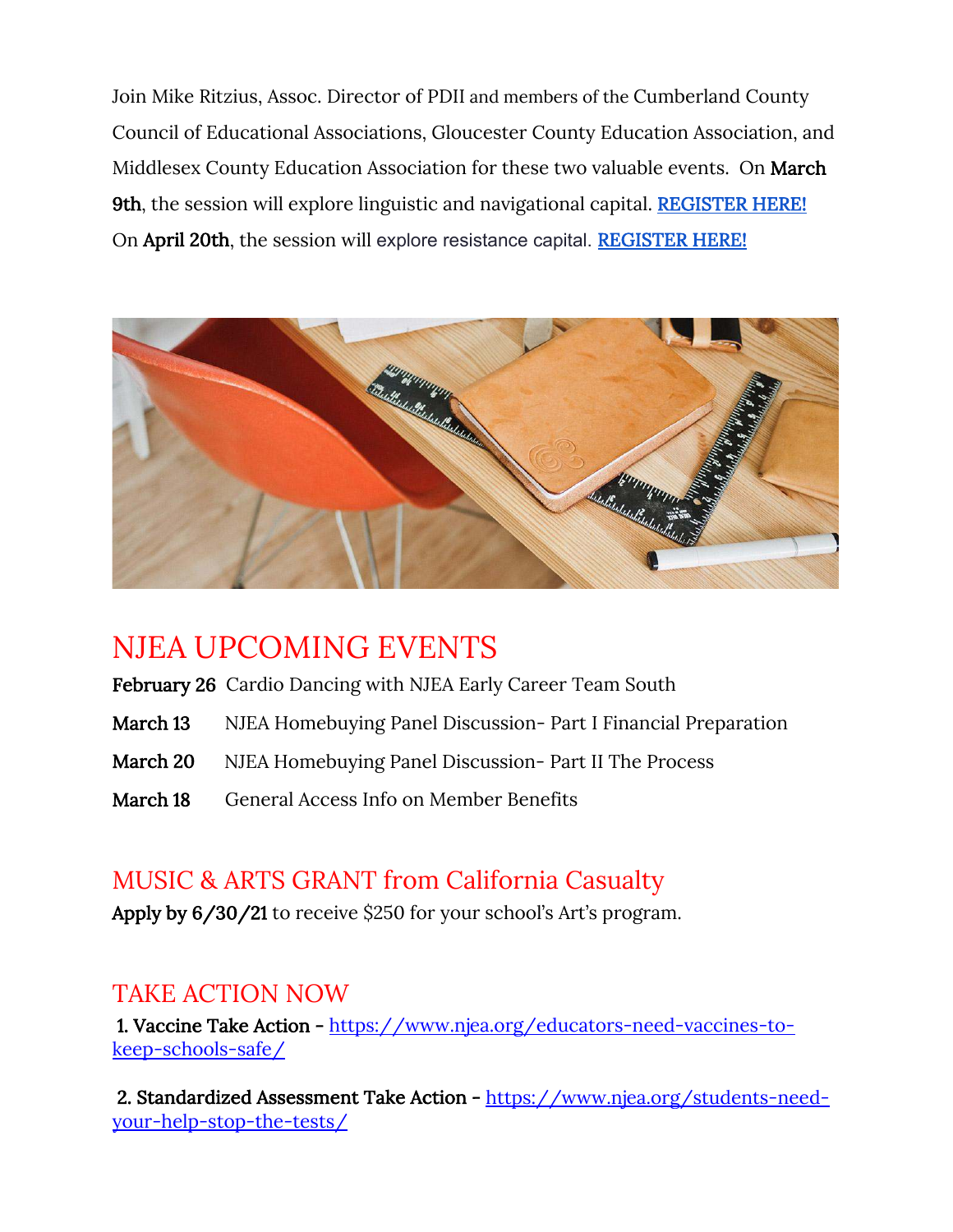## NEA Member Benefits

### NEA Micro-Credentials

A micro-credential is a short, competency-based recognition that allows an educator to demonstrate mastery in a particular area. NEA offers over 175 microcredentials that have been created by educators for educators.

### NEA Cash Rewards Card

Earn a \$200 Member Exclusive Amazon Gift Card and 3% cash back!

### NEA Discount Marketplace

Great discounts and Cash back with Rakuten!

### NEA Online Savings Account

Start your savings at 5X the national average with no minimum opening deposit!

READ MORE ON THE VEA-NJEA **WEBSITE** 



April Stevenson-Kinder VEA Member Benefits Coordinator Vineland Education Association